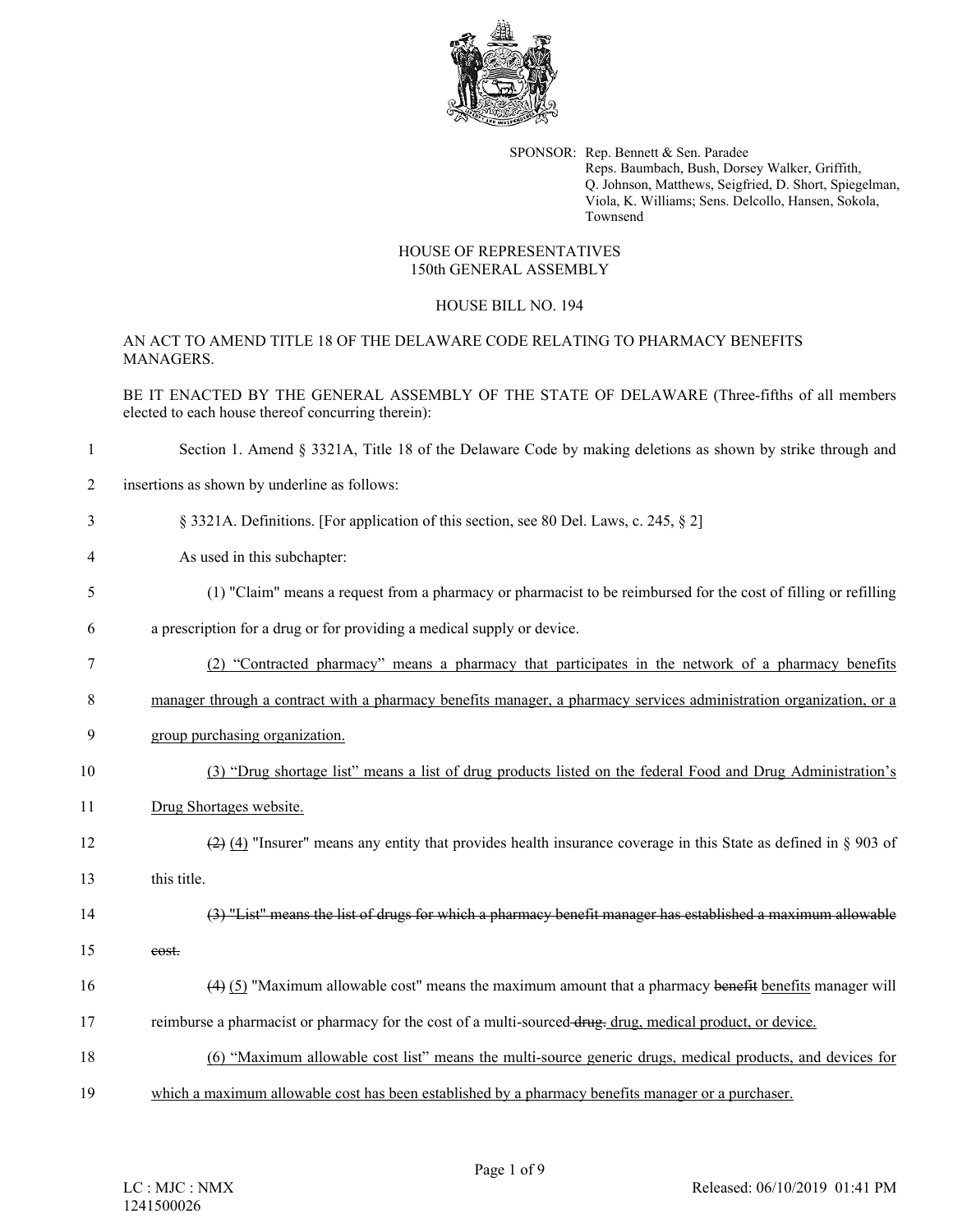| 20 | (5) (7) "Network providers" means those pharmacists and pharmacies who provide covered health-care                        |
|----|---------------------------------------------------------------------------------------------------------------------------|
| 21 | services or supplies to an insured or a member pursuant to a contract with an insurer or pharmacy benefits manager.       |
| 22 | $(6)$ (8) "Pharmacist" has the meaning given that term in means as defined under § 2502 of Title 24.                      |
| 23 | $(7)$ (9) "Pharmacy" has the meaning given that term in means as defined under § 2502 of Title 24.                        |
| 24 | (10) "Pharmacy benefits management services" means as defined under § 3341A of this title.                                |
| 25 | $(8)$ (11) "Pharmacy benefit benefits manager" has the meaning given in means as defined under § 3302A of                 |
| 26 | this title.                                                                                                               |
| 27 | (12) "Purchaser" means as defined under § 3341A of this title.                                                            |
| 28 | Section 2. Amend § 3323A, Title 18 of the Delaware Code by making deletions as shown by strike through and                |
| 29 | insertions as shown by underline as follows:                                                                              |
| 30 | § 3323A. Requirements for maximum allowable cost pricing. [For application of this section, see 80 Del. Laws, c.          |
| 31 | 245, § 2]                                                                                                                 |
| 32 | (a) To place a drug on a maximum allowable cost list, a pharmacy benefit benefits manager must ensure that the            |
| 33 | drug meets all of the following requirements:                                                                             |
| 34 | (1) It is listed as "A" or "B" rated in the most recent version of the FDA's Approved Drug Products with                  |
| 35 | Therapeutic Equivalence Evaluations, also known as the Orange Book, or has an "NR" or "NA" rating or a similar            |
| 36 | rating by a nationally recognized reference.                                                                              |
| 37 | (2) It is generally available for purchase by pharmacies in the state this State from national or regional                |
| 38 | wholesalers.                                                                                                              |
| 39 | (3) It is not obsolete, obsolete, temporarily unavailable, or listed on a drug shortage list as in shortage.              |
| 40 | (4) If it is manufactured by more than 1 manufacturer, the drug is available for purchase by a contracted                 |
| 41 | pharmacy, including a contracted retail pharmacy, in this State from a wholesale distributor with a permit in this State. |
| 42 | (5) If it is manufactured by only 1 manufacturer, the drug is generally available for purchase by a contracted            |
| 43 | pharmacy, including a contracted retail pharmacy, in this State from at least 2 wholesale distributors with a permit in   |
| 44 | this State.                                                                                                               |
| 45 | (b) A pharmacy benefit benefits manager engaging in maximum allowable cost pricing must:-must do all of the               |
| 46 | following:                                                                                                                |
| 47 | (1) Make available to each network provider at the beginning of the term of the network provider's contract,              |
| 48 | and upon renewal of the contract, the sources utilized to determine the maximum allowable cost pricing; pricing.          |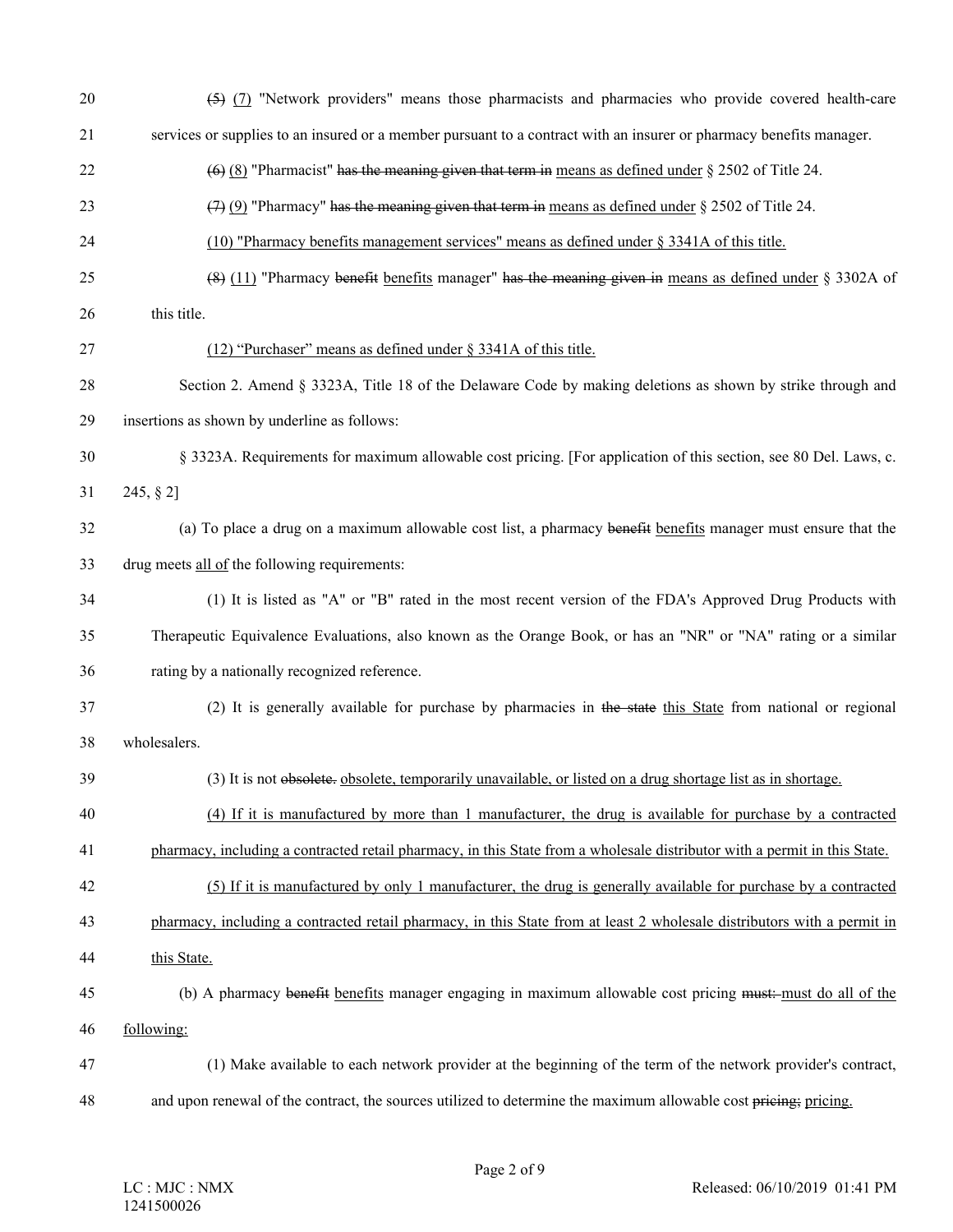49 (2) Provide a process for a network pharmacy providers provider to readily access the most recent maximum 50 allowable cost specific to that provider; provider in an electronic format as updated in accordance with the 51 requirements of this section. 52 (3) Review and update maximum allowable cost price information at least once every 7 business days and 53 update the information when there is a modification of maximum allowable cost pricing; and pricing. 54 (4) Ensure that dispensing fees are not included in the calculation of maximum allowable cost. 55 (5) On the next day after a pricing information update under paragraph (b)(3) of this section, use the updated 56 pricing information in calculating the payments made to all contracted pharmacies. 57 (6) Maintain a procedure to eliminate products from the maximum allowable cost list as necessary to do all of 58 the following: 59 a. Remain consistent with price changes. 60 b. Remove from the maximum allowable cost list a drug that no longer meets the requirements of 61 subsection (a) of this section. 62 c. Reflect the most recent availability of drugs in the marketplace. 63 Section 3. Amend § 3324A, Title 18 of the Delaware Code by making deletions as shown by strike through and 64 insertions as shown by underline as follows: 65 § 3324A. Appeals. [For application of this section, see 80 Del. Laws, c. 245, § 2] 66 (a) A pharmacy benefit benefits manager must establish a process by which a contracted pharmacy can appeal the 67 provider's reimbursement for a drug subject to maximum allowable cost pricing. A contracted pharmacy has ten 10 calendar 68 days after the applicable fill date to appeal a maximum allowable cost if the reimbursement for the drug is less than the net 69 amount that the network provider paid to the supplier of the drug. A pharmacy benefit benefits manager must respond with 70 notice that the challenge has been denied or sustained within 10 calendar days of the contracted pharmacy making the claim 71 for which an appeal has been submitted. 72 (b) At the beginning of the term of a network provider's contract, and upon renewal, a pharmacy benefit benefits 73 manager must provide to network providers a telephone number or e-mail address at which a network provider can contact 74 the pharmacy benefit benefits manager to process an appeal under this section. 75 (c) If an appeal is denied, the pharmacy benefit benefits manager must provide the reason for the denial and the 76 name and the national drug code number from national or regional wholesalers operating in Delaware.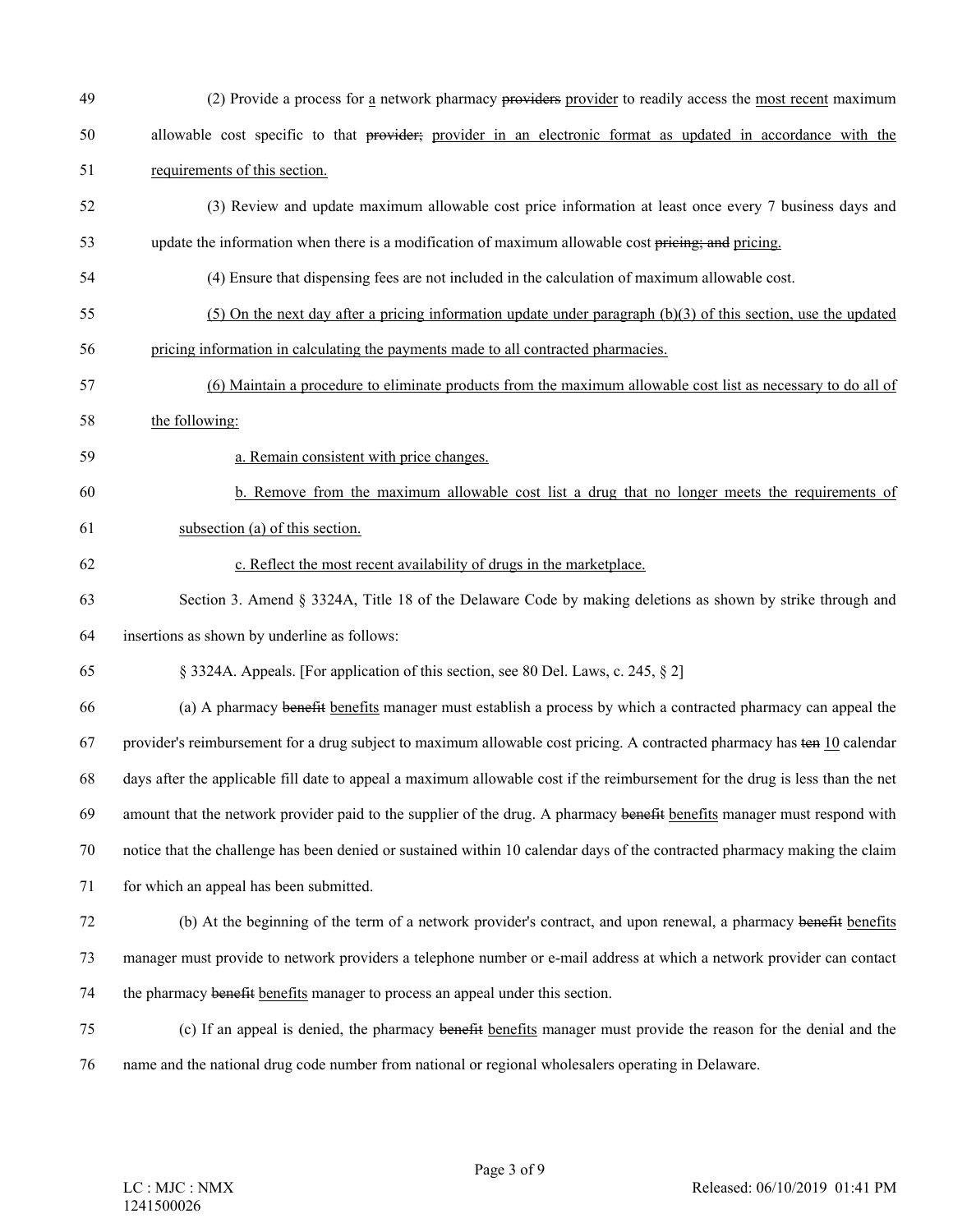| 77  | (d) If the appeal is sustained, the pharmacy benefits manager shall do the following: make the price correction,            |
|-----|-----------------------------------------------------------------------------------------------------------------------------|
| 78  | permit the reporting pharmacy to reverse and rebill the appealed claim, and make the price correction effective for all     |
| 79  | similarly situated pharmacies from the date of the approved appeal.                                                         |
| 80  | (1) For an appealing pharmacy, do all of the following:                                                                     |
| 81  | a. Adjust the maximum allowable cost for the drug as of the date of the original claim for payment.                         |
| 82  | b. Without requiring the appealing pharmacy to reverse and rebill the claims, provide reimbursement for                     |
| 83  | the claim and any subsequent and similar claims under similarly applicable contracts with the pharmacy benefits             |
| 84  | manager as follows:                                                                                                         |
| 85  | 1. For the original claim, in the first remittance to the pharmacy after the date the appeal was                            |
| 86  | determined.                                                                                                                 |
| 87  | 2. For subsequent and similar claims under similarly applicable contracts, in the second remittance to                      |
| 88  | the pharmacy after the date the appeal was determined.                                                                      |
| 89  | (2) For a similarly situated contracted pharmacy in this State, do all of the following:                                    |
| 90  | a. Adjust the maximum allowable cost for the drug as of the date the appeal was determined.                                 |
| 91  | b. Provide notice to the pharmacy or the pharmacy's contracted agent of all of the following:                               |
| 92  | 1. That an appeal was upheld.                                                                                               |
| 93  | 2. That without filing a separate appeal, the pharmacy or the pharmacy's contracted agent may                               |
| 94  | reverse and rebill a similar claim.                                                                                         |
| 95  | (e) A pharmacy benefits manager shall make available on its website information about the appeal process,                   |
| 96  | including all of the following:                                                                                             |
| 97  | (1) A telephone number at which the contracted pharmacy may contact the department or office responsible                    |
| 98  | for processing appeals for the pharmacy benefits manager to speak to an individual specifically or leave a message for      |
| 99  | an individual or office who is responsible for processing appeals.                                                          |
| 100 | (2) An email address of the department or office responsible for processing appeals to which an individual                  |
| 101 | who responsible for processing appeals has access.                                                                          |
| 102 | (f) A pharmacy benefits manager may not charge a contracted pharmacy a fee related to the re-adjudication of a              |
| 103 | claim resulting from a sustained appeal under subsection (d) of this section or the upholding of an appeal under subsection |
| 104 | (h) of this section.                                                                                                        |
| 105 | (g) A pharmacy benefits manager may not retaliate against a contracted pharmacy for exercising its right to appeal          |
| 106 | or filing a complaint with the Commissioner, as permitted under this section.                                               |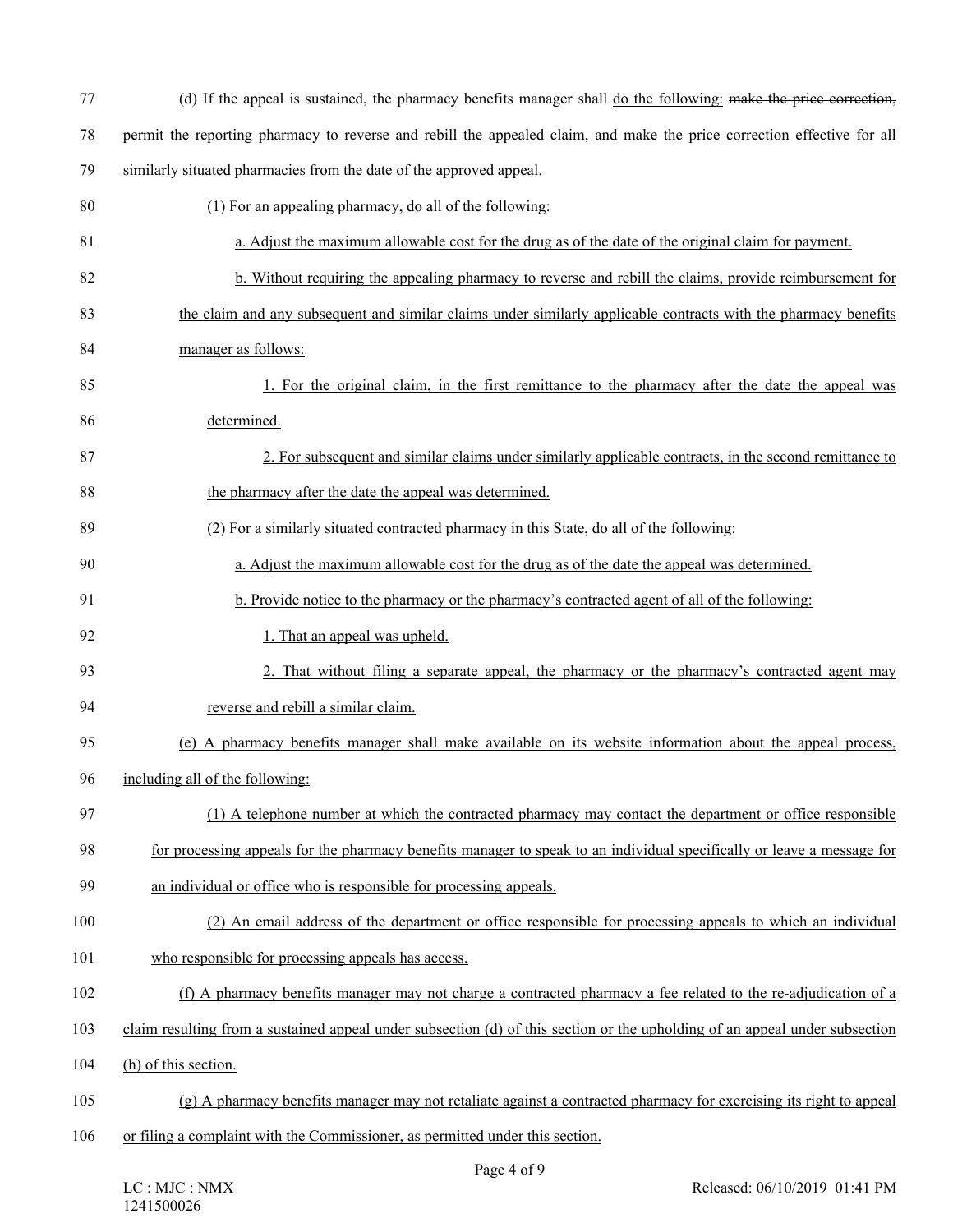| 107 | $(h)(1)$ If a pharmacy benefits manager denies an appeal and a contract pharmacy files a complaint with the            |
|-----|------------------------------------------------------------------------------------------------------------------------|
| 108 | Commissioner, the Commissioner shall do all of the following:                                                          |
| 109 | a. Review the pharmacy benefits manager's compensation program to ensure that the reimbursement for                    |
| 110 | pharmacy benefits management services paid to the pharmacist or a pharmacy complies with this subchapter and           |
| 111 | the terms of the contract.                                                                                             |
| 112 | b. Based on a determination made by the Commissioner under paragraph $(h)(1)a$ . of this section, do 1 of              |
| 113 | the following:                                                                                                         |
| 114 | 1. Dismiss the appeal.                                                                                                 |
| 115 | 2. Uphold the appeal and order the pharmacy benefits manager to pay the claim in accordance with                       |
| 116 | the Commissioner's findings.                                                                                           |
| 117 | (2) All pricing information and data collected by the Commissioner during a review required by paragraph               |
| 118 | $(h)(1)$ of this section is confidential and not subject to subpoena or the Freedom of Information Act, Chapter 100 of |
| 119 | Title 29.                                                                                                              |
| 120 | Section 4. Amend Chapter 33A, Title 18 of the Delaware Code by making deletions as shown by strike through             |
| 121 | and insertions as shown by underline as follows:                                                                       |
| 122 | Subchapter V. Registration of Pharmacy Benefits Managers.                                                              |
| 123 | § 3341A. Definitions.                                                                                                  |
| 124 | For purposes of this subchapter:                                                                                       |
| 125 | (1) "Pharmacy benefits management services" means all of the following:                                                |
| 126 | a. The procurement of prescription drugs at a negotiated rate for dispensation within this State to                    |
| 127 | beneficiaries.                                                                                                         |
| 128 | b. The administration or management of prescription drug coverage provided by a purchaser for                          |
| 129 | beneficiaries.                                                                                                         |
| 130 | c. Any of the following services provided with regard to the administration of prescription drug coverage:             |
| 131 | 1. Mail service pharmacy.                                                                                              |
| 132 | 2. Claims processing, retail network management, and payment of claims to pharmacies for                               |
| 133 | prescription drugs dispensed to beneficiaries.                                                                         |
| 134 | 3. Clinical formulary development and management services.                                                             |
| 135 | 4. Rebate contracting and administration.                                                                              |
| 136 | 5. Patient compliance, therapeutic intervention, and generic substitution programs.                                    |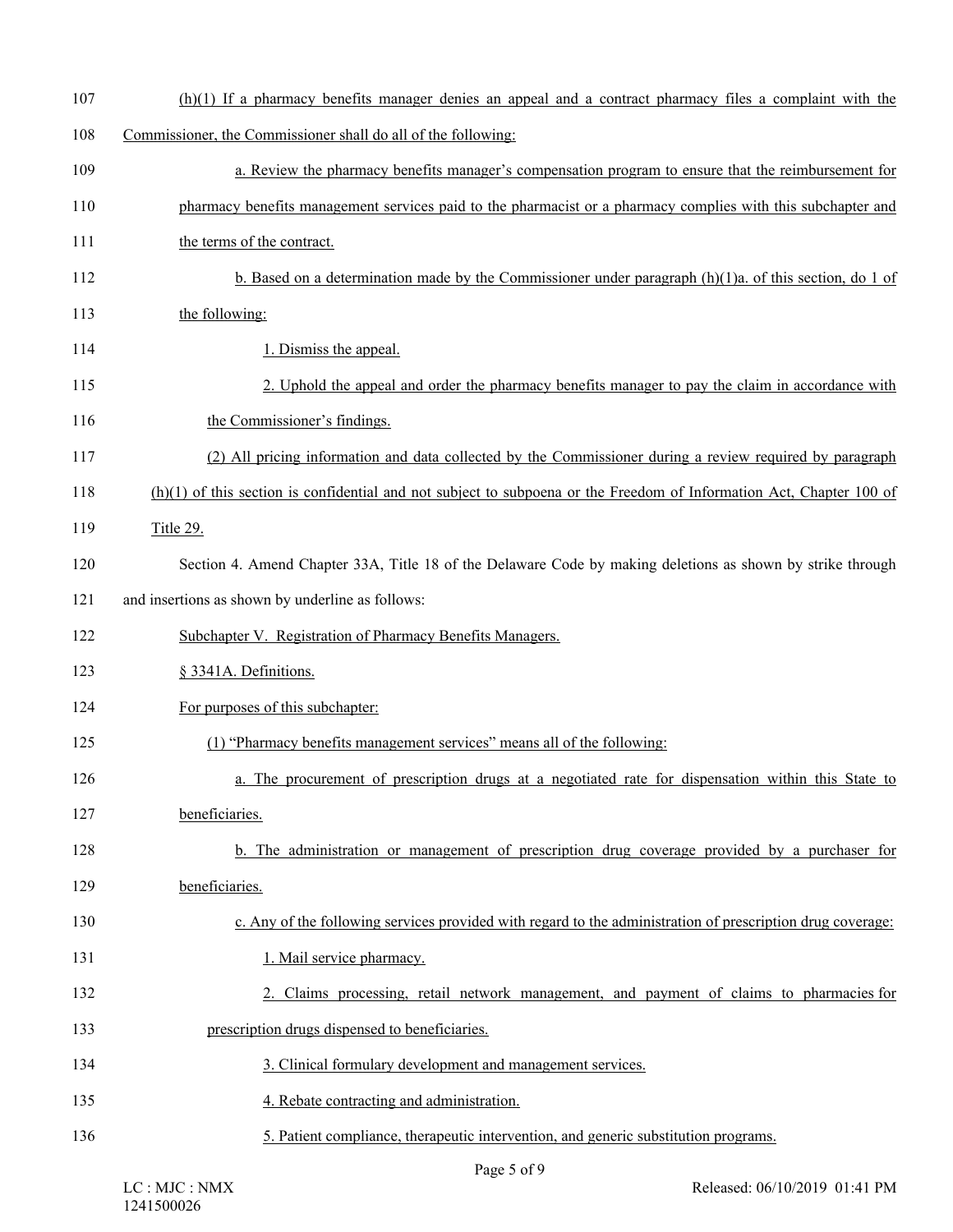| 137 | 6. Disease management programs.                                                                                     |
|-----|---------------------------------------------------------------------------------------------------------------------|
| 138 | (2) "Pharmacy benefits manager" means as defined under $\S$ 3302A of this title.                                    |
| 139 | (3) "Purchaser" means an insurance company, health service corporation, health maintenance organization,            |
| 140 | managed care organization, and any other entity that does all of the following:                                     |
| 141 | a. Provides prescription drug coverage or benefits in this State.                                                   |
| 142 | b. Enters into agreement with a pharmacy benefits manager for the provision of pharmacy benefits                    |
| 143 | management services.                                                                                                |
| 144 | § 3342A. Registration required.                                                                                     |
| 145 | (a) A pharmacy benefits manager shall register with the Commissioner as a pharmacy benefits manager before          |
| 146 | providing pharmacy benefits management services in this State to a purchaser.                                       |
| 147 | (b) A purchaser may not enter into an agreement or contract with a pharmacy benefits manager that has not           |
| 148 | registered with the Commissioner.                                                                                   |
| 149 | (c) A pharmacy benefits manager applying for registration shall do all of the following:                            |
| 150 | (1) File with the Commissioner an application on the form that the Commissioner provides.                           |
| 151 | (2) Pay to the Commissioner a \$150 non-refundable registration fee.                                                |
| 152 | (d) The Commissioner may require any additional information or submissions from a pharmacy benefits manager         |
| 153 | that may be reasonably necessary to verify the information contained in the application.                            |
| 154 | (e) Subject to § 3344A of this title, the Commissioner shall register each pharmacy benefits manager that meets the |
| 155 | requirements of this section.                                                                                       |
| 156 | § 3343A. Expiration and renewal of registration.                                                                    |
| 157 | (a) A pharmacy benefits manager registration expires on May 1 after its effective date unless it is renewed as      |
| 158 | provided under this section.                                                                                        |
| 159 | (b) A pharmacy benefits manager may renew its registration for an additional 1-year term if the pharmacy benefits   |
| 160 | manager otherwise is entitled to be registered and does all of the following:                                       |
| 161 | (1) Files with the Commissioner a registration renewal application on the form that the Commissioner                |
| 162 | requires.                                                                                                           |
| 163 | (2) Pays to the Commissioner a \$150 non-refundable renewal fee.                                                    |
| 164 | (c) An application for renewal of a pharmacy benefits manager registration is to be considered made in a timely     |
| 165 | manner if it is postmarked on or before the date the pharmacy benefits manager's registration expires.              |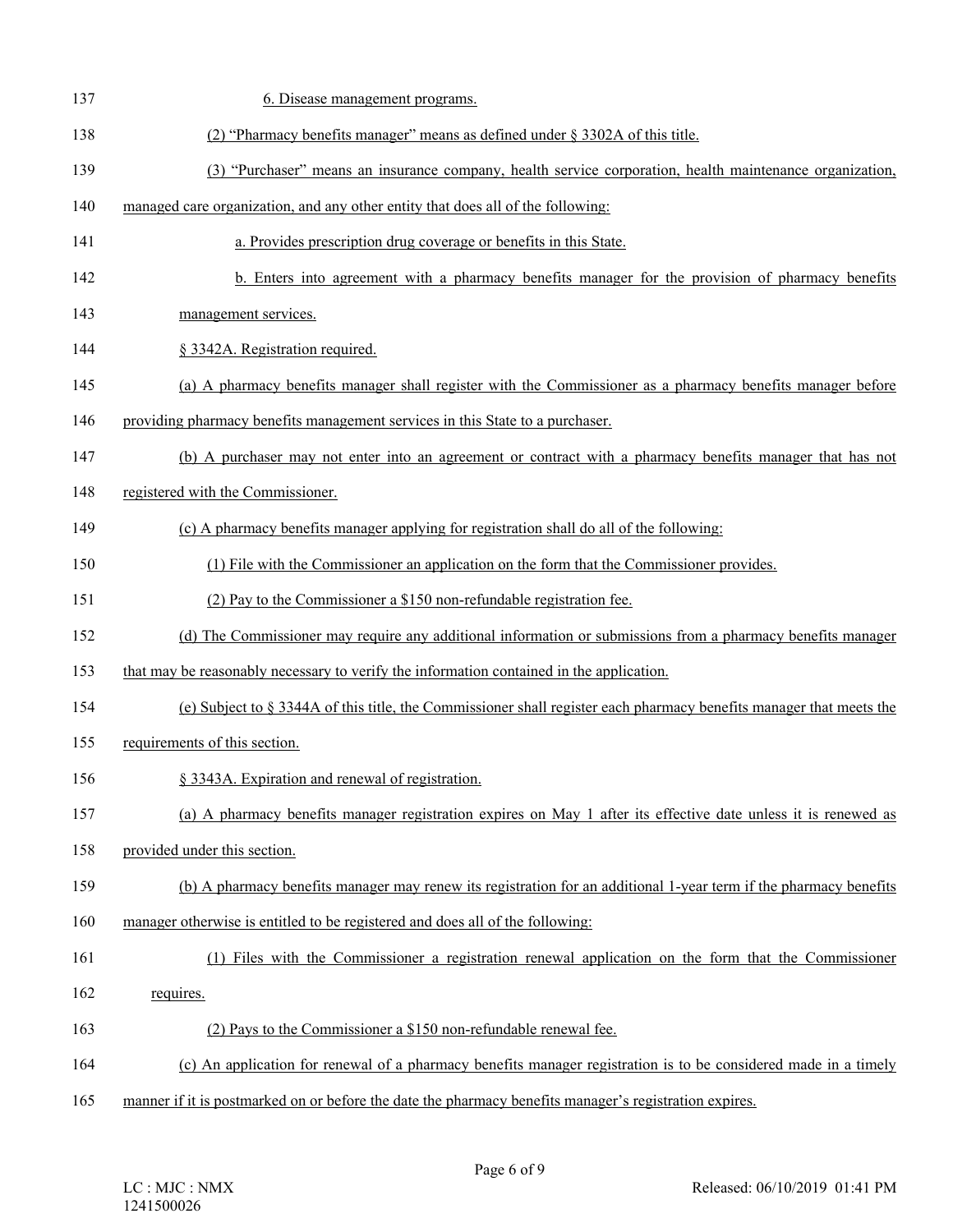- 166 (d) The Commissioner may require additional information or submissions from a pharmacy benefits manager that
- 167 may be reasonably necessary to verify the information contained in the registration renewal application.
- 168 (e) Subject to § 3344A of this title, the Commissioner shall renew the registration of each pharmacy benefits
- 169 manager that meets the requirements of this section.
- 170 § 3344A. Denial, suspension, or revocation of registration.
- 171 (a) The Commissioner may issue a cease and desist order to a pharmacy benefits manager that is registered or
- 172 seeking renewal of a registration if the pharmacy benefits manager, or an officer, director, or employee of the pharmacy
- 173 benefits manager does any of the following:
- 174 (1) Makes a material misstatement, misrepresentation, or omission in a registration or registration renewal
- 175 application.
- 176 (2) Fraudulently or deceptively obtains or attempts to obtain a registration or renewal of a registration.
- 177 (3) In connection with the administration of pharmacy benefits management services, commits fraud or
- 178 engages in illegal or dishonest activities.
- 179 (4) Violates any provision of this chapter or a regulation adopted under this chapter.
- 180 (b) If a pharmacy benefits manager that is registered or seeking renewal of a registration does not comply with a
- 181 cease and desist order issued by the Commissioner under subsection (a) of this section, the Commissioner may deny, refuse
- 182 to renew, suspend, or revoke its registration.
- 183 (c) If the action by the Commissioner is to deny or not renew a registration, the Commissioner shall notify the
- 184 pharmacy benefits manager of the decision, in writing, including the reason for the denial or nonrenewal of the registration.
- 185 The pharmacy benefits manager may, within 10 days after the Commissioner provides notice under this subsection, make
- 186 written demand on the Commissioner for a hearing before the Commissioner to determine the reasonableness of the
- 187 Commissioner's action. A hearing under this subsection must be held under §§ 323 through 328 of this title.
- 188 (d) This section does not limit any other regulatory authority of the Commissioner under this title.
- 189 § 3345A. Recordkeeping requirements.
- 190 A pharmacy benefits manager shall maintain adequate books and records about each purchaser for which the
- 191 pharmacy benefits manager provides pharmacy benefits management services as follows:
- 192 (1) In accordance with prudent standards of record keeping.
- 193 (2) For the duration of the agreement between the pharmacy benefits manager and the purchaser.
- 194 (3) For 3 years after the pharmacy benefits manager ceases to provide pharmacy benefits management
- 195 services for the purchaser.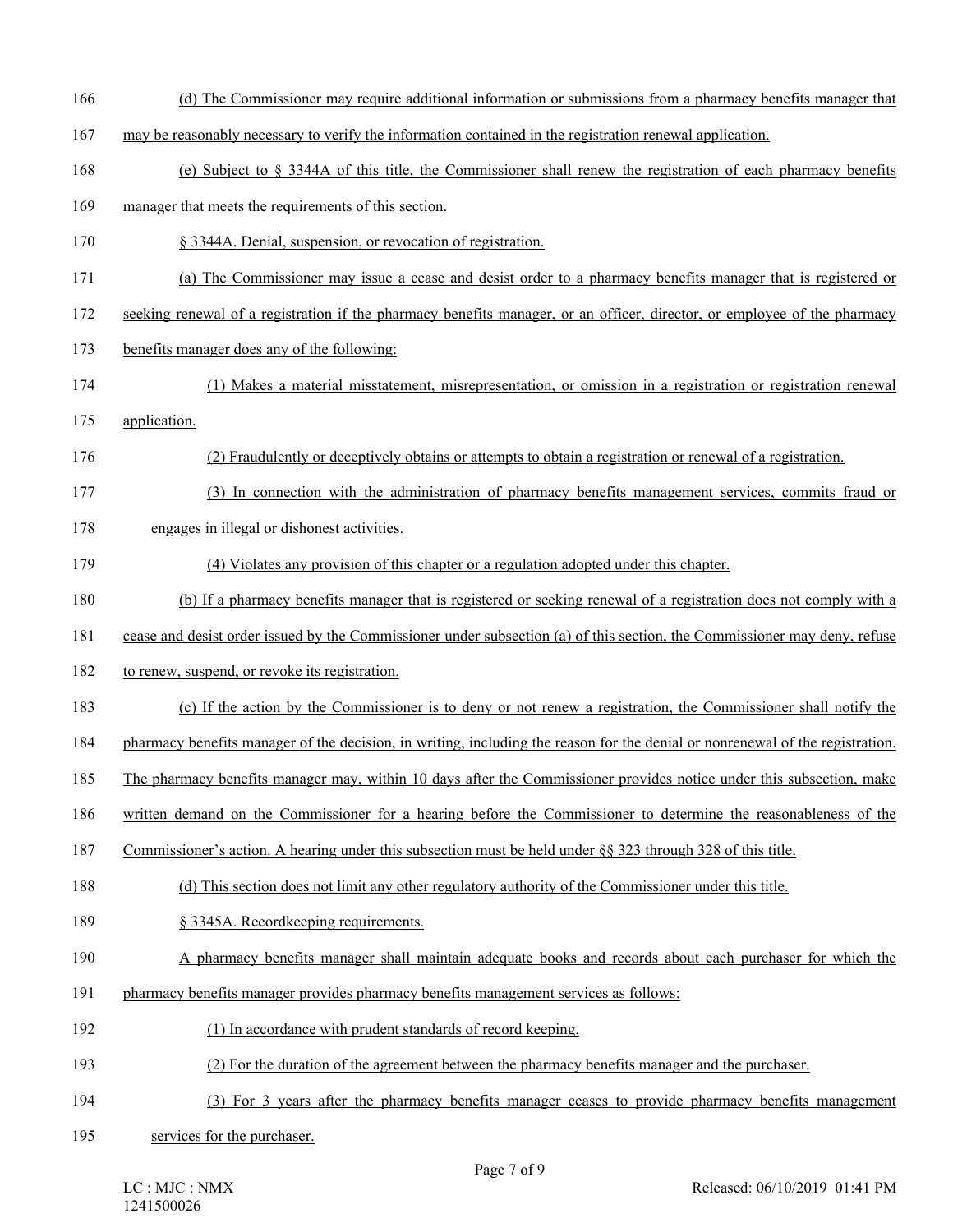- 196 § 3346A. Examination of affairs, transactions, accounts, and records.
- 197 (a) Whenever the Commissioner considers it advisable, the Commissioner may examine the affairs, transactions,
- 198 accounts, and records of a registered pharmacy benefits manager.
- 199 (b) The examination must be conducted under § 320 of this title.
- 200 (c) The expense of an examination is to be borne by the pharmacy benefits manager being examined. The expense
- 201 includes the reasonable and proper expenses of the Commissioner, and the Commissioner's examiners and assistants,
- 202 including expert assistance, and a reasonable per diem as to the examiners and assistants as necessarily incurred in the
- 203 examination. The pharmacy benefits manager examined shall promptly pay the examination expense on presentation by the
- 204 Commissioner or the Commissioner's examiner of a reasonably detailed written account of the examination expense.
- 205 (d) The Commissioner shall issue reports of the examination and investigation under § 321 of this title.
- 206 § 3347A. Permit required for nonresident pharmacy to deliver prescription drugs or devices.
- 207 A pharmacy benefits manager may not ship, mail, or deliver prescription drugs or devices to a person in this State
- 208 through a nonresident pharmacy unless the nonresident pharmacy holds a permit issued under § 2535 of Title 24.
- 209 § 3348A. Penalties and Enforcement.
- 210 (a) If the Commissioner determines that a pharmacy benefits manager has violated any provision of this chapter or
- 211 any regulation adopted under this chapter, the Commissioner may, after notice and a hearing, issue an order that requires
- 212 the pharmacy benefits manager to do 1 or more of the following:
- 213 (1) Cease and desist from the identified violation and further similar violations.
- 214 (2) Take specific affirmative action to correct the violation.
- 215 (3) Make restitution of money, property, or other assets to a person that has suffered financial injury because
- 216 of the violation.
- 217 (4) Pay a fine in an amount determined by the Commissioner, not to exceed \$10,000, for each violation of this 218 chapter.
- 219 (5) Pay the costs, including applicable attorneys' fees, incurred by the Commissioner in bringing the action.
- 220 (b) A hearing under this section must be held under §§ 323 through 328 of this title and any regulations adopted by
- 221 the Commissioner.
- 222 (c) The Commissioner may adopt regulations to enforce this chapter and to establish a complaint process and set
- 223 associated fees to address grievances and appeals brought under this chapter.
- 224 Section 5. This Act takes effect on June 1, 2020.